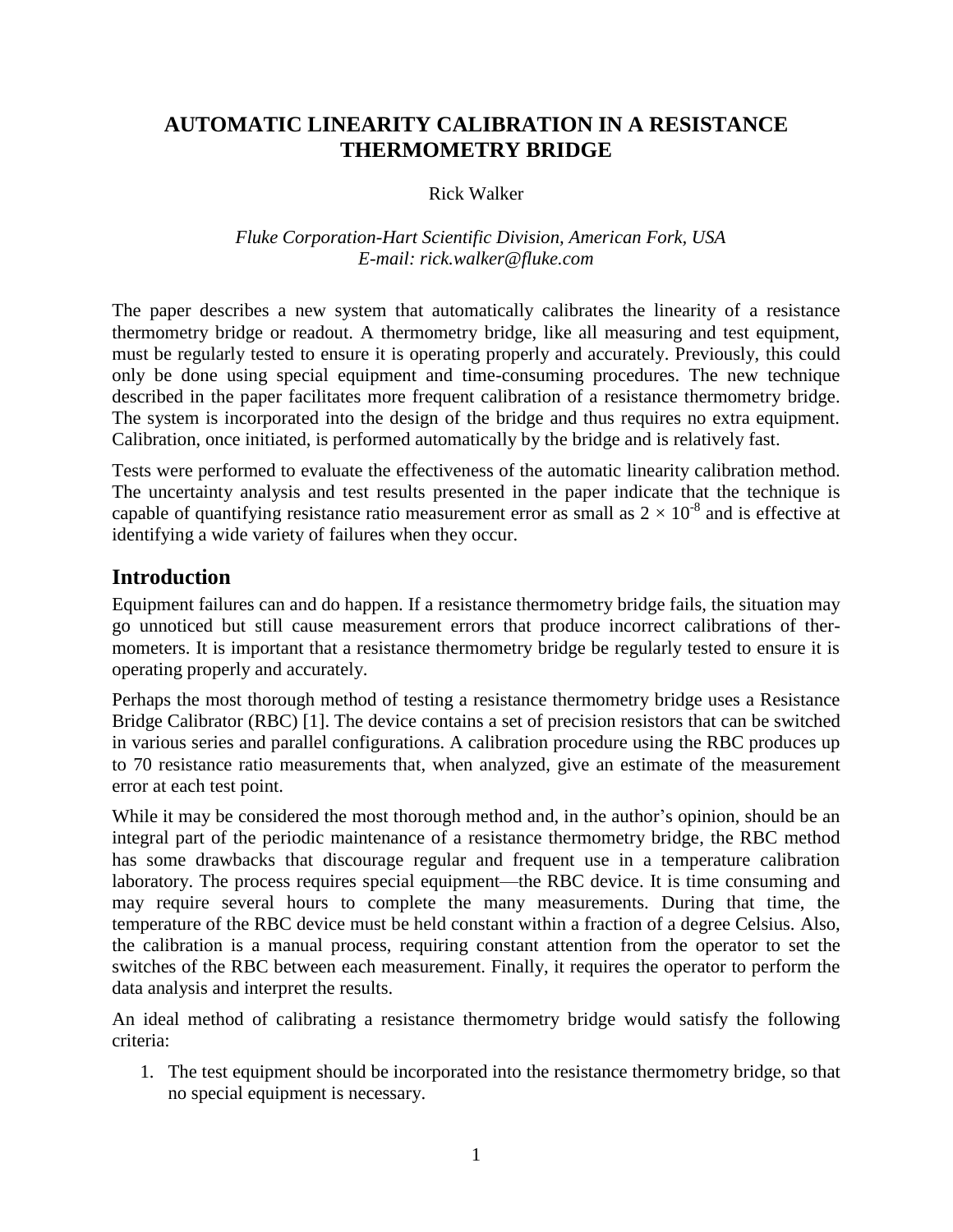- 2. The test should operate automatically without user attention other than to start the test and observe the results. The necessary switching is electronically controlled.
- 3. Test resistors should be temperature controlled, so that the results will not be appreciably affected by temperature changes of the environment.
- 4. The test must adequately exercise the resistance thermometry bridge and be able to recognize practically any possible mode of failure.
- 5. It would also be beneficial if the system could complete the calibration relatively quickly. The less downtime, the better.

An automatic linearity calibration method, called Ratio Self-Calibration, has recently been developed that meets these requirements for a certain type of resistance thermometry bridge—a digital thermometry bridge that measures the ratio of two resistances using analog-to-digital converters [2, 3]. (The method is not suitable for current comparator bridges, and the author is also unable to suggest its use with AC resistance bridges.)

The Ratio Self-Calibration system uses resistance voltage dividers that are integrated into the digital thermometry bridge [4]. The system is entirely electronically controlled and allows quick, automatic linearity calibration that can be performed routinely without external equipment. Details of the Ratio Self-Calibration system are explained in the next sections. Following that, results of calibrations performed on several digital thermometry bridge are presented.

# **The Ratio Self-Calibration system**

To better understand the Ratio Self-Calibration system, it is helpful to first be familiar with the basic principles of the digital thermometry bridge.

# **Operation of the digital thermometry bridge**

A simplified diagram of the digital thermometry bridge is shown in Figure 1.



### **Figure 1.** Diagram of the digital thermometry bridge

The two resistors being compared,  $R_X$  and  $R_S$ , are connected in series. A current source drives the same current through both resistors, producing a voltage potential on each that is proportional to its resistance. The analog-to-digital converter (ADC) samples the voltage from each resistor through electronically controlled switches. When the switches are in the A position, the ADC samples the  $R_X$  resistor. Then the switch is changed to the B position and the ADC samples the *R<sub>S</sub>* resistor. An amplifier conditions and amplifies the voltages to minimize the effect of electrical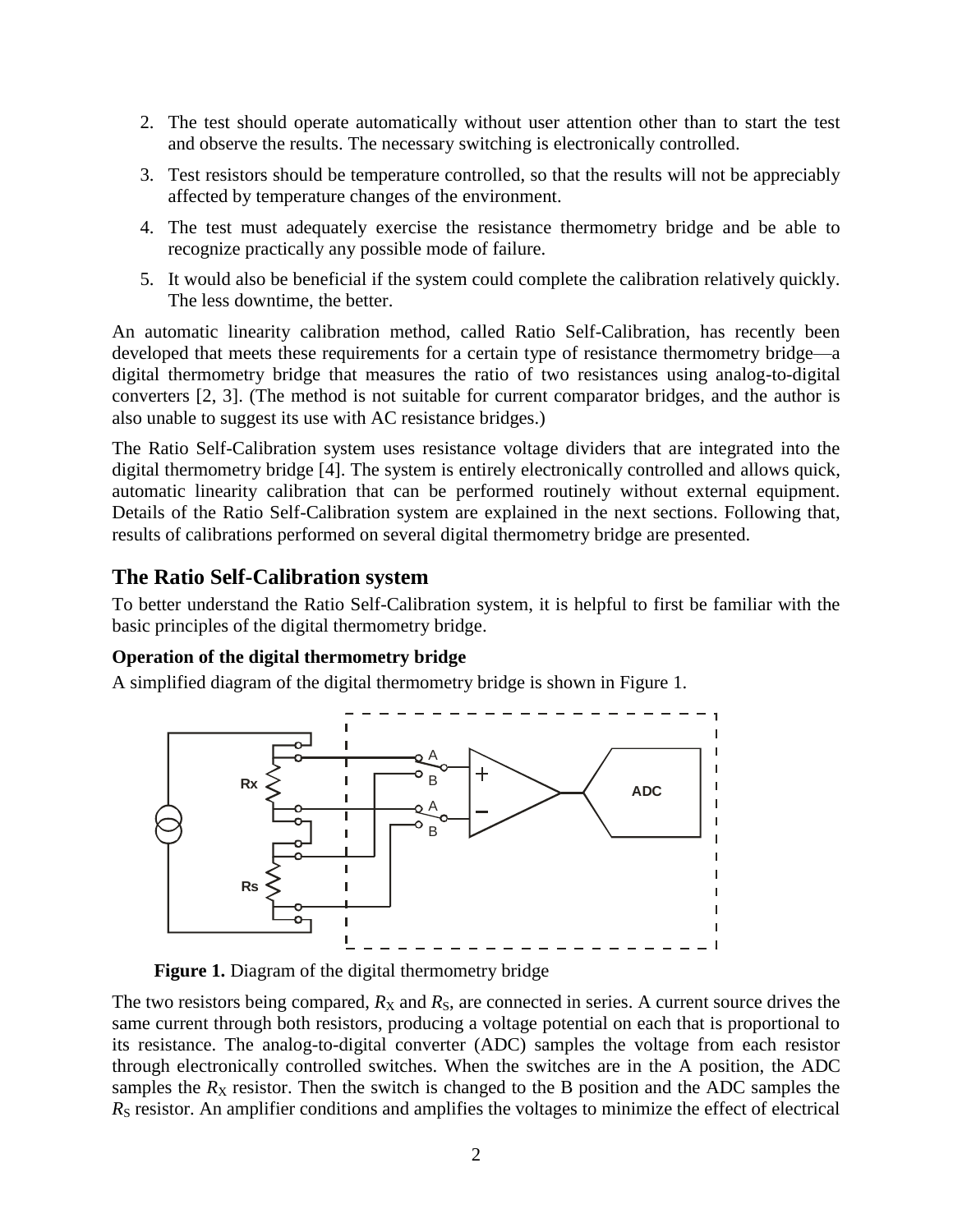noise. A processor (not shown) mathematically divides the two voltage readings to produce a measurement of the ratio of the two resistances. To cancel spurious EMFs, the operation is performed twice, the second time with the current in the reverse direction.

Nonlinearity can originate from several sources, including the ADC, amplifier, switches, and stray conductance in the electronic circuits. In most cases, the magnitude of measurement error will be smallest at resistance ratios near 0 and 1 and most significant at resistance ratios near 0.5. The measured resistance ratio,  $M_r$ , contains error,  $e(r)$ , that is a function of resistance ratio,  $r$ , as described by Equation 1.

$$
M_r \approx r + e(r) r(r-1) \tag{1}
$$

#### **Ratio sum tests**

Consider a test that replaces  $R_X$  and  $R_S$  with a simple resistance voltage divider comprised of two resistors,  $R_1$  and  $R_2$ , as shown in Figure 2. In the first step of the test, the  $R_X$  input of the measurement circuit connects across  $R_1$ , the  $R_S$  input connects across both resistors, and the resulting resistance ratio  $(r_a)$  is measured  $(M_a)$ . In the second step, the  $R_X$  connections are changed so that the resistance ratio  $(r_b)$  of  $R_2$  over the sum  $(R_1 + R_2)$  is measured  $(M_b)$ . When the two measurements are added, the result is expected to be 1.



**Figure 2.** Measurement of a voltage divider

Consider the case where the two resistances  $R_1$  and  $R_2$  are approximately the same ( $r_a \approx r_b \approx 0.5$ ). When the two measurements are added, the result is 1 plus some measurement error as shown in Equation (2).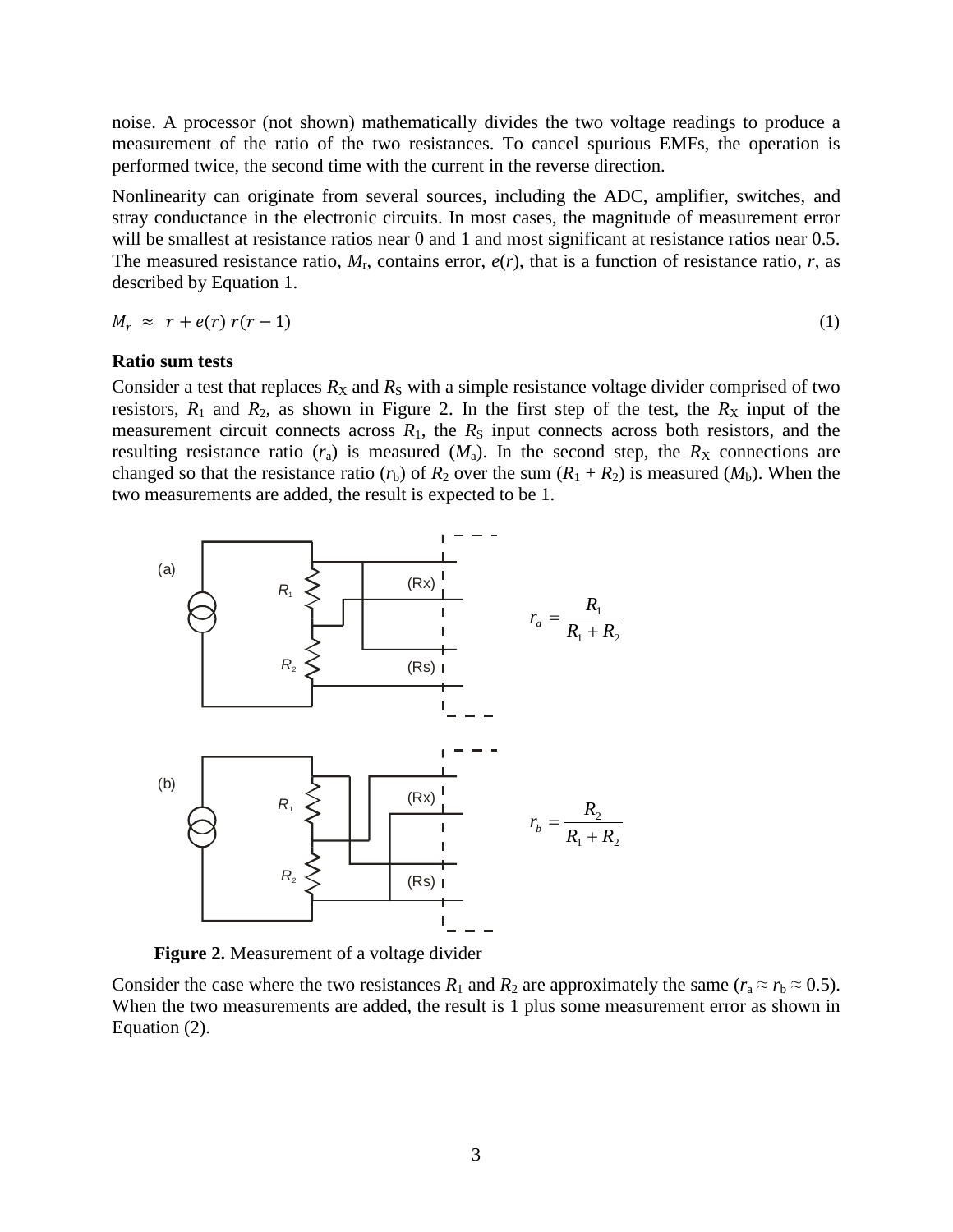$M_a + M_b \approx 1 + \frac{1}{2}$  $\frac{1}{2} e^{\frac{1}{2}}$  $\frac{1}{2}$  ( $R_1 \approx R_2$  $\qquad \qquad \qquad (2)$ 

This test, called "equal ratio sum," produces a direct determination of the measurement error at a resistance ratio of 0.5.

When measurement error is caused by nonlinearity of the ADC or amplifier, it is likely that the error will depend on the gain of the amplifier and the magnitude of the signal fed to the ADC. To more thoroughly exercise the digital thermometry bridge, the equal ratio sum test can be repeated with different levels of amplifier gain. As implemented in the author's system, Ratio Self-Calibration performs tests at five different levels of gain.

It may also be informative to perform a test with unequal resistances. The Ratio Self-Calibration includes an additional test with a voltage divider comprised of 75  $\Omega$  and 25  $\Omega$  resistors.

Reconfiguration of the circuit for the different test steps is achieved using electronically controlled switches—relays and integrated-circuit switches—which allow the tests to be operated automatically.

One might ask whether ratios above 1 should also be tested. The digital thermometry bridge actually always measures resistance ratios between 0 and 1. Resistance ratio measurements above 1 are produced by simply exchanging the numerator and denominator in the ratio calculation. There is no difference between measuring a resistance ratio of 2.0 and measuring a resistance ratio of 0.5 other than the amplifier gain may be different. This can be verified with a complement test.

### **Zero and complement tests**

In some special cases, unexpected measurement error can also occur at resistance ratios near 0 and 1. To thoroughly exercise the digital thermometry bridge, two additional tests should be performed.

A "zero test" evaluates measurement error at a resistance ratio of 0. This is done by connecting the two wires of the  $R_X$  input to the same point in the resistance voltage divider. The measurement is then compared to the ideal value of 0.

A "complement test" evaluates measurement error at resistance ratios near 1. This uses two resistances that are approximately equal. The  $R_X$  input is connected to the first resistor and the  $R_S$ input is connected to the second resistor. The resistance ratio (approximately 1) is measured. Then the connections are exchanged and the resulting resistance ratio is measured. Ideally, the second measurement should be the reciprocal of the first, and multiplying the two measurements should yield a value of exactly 1. The difference from 1 will be twice the error of a single measurement.

### **The Ratio Self-Calibration process**

A total of eight tests comprise the Ratio Self-Calibration process, which are summarized as follows:

- 1. **Zero test:**  $R_X$  is a perfect short circuit, and  $R_S$  is 100  $\Omega$ . The test is done twice (step (a) and step (b)), and the two measurements are combined by calculating the mean.
- 2. **Complement test:**  $R_X$  and  $R_S$  are both approximately 100  $\Omega$ . Their ratio is measured (step (a)). Then they are exchanged and the reciprocal ratio is measured (step (b)). The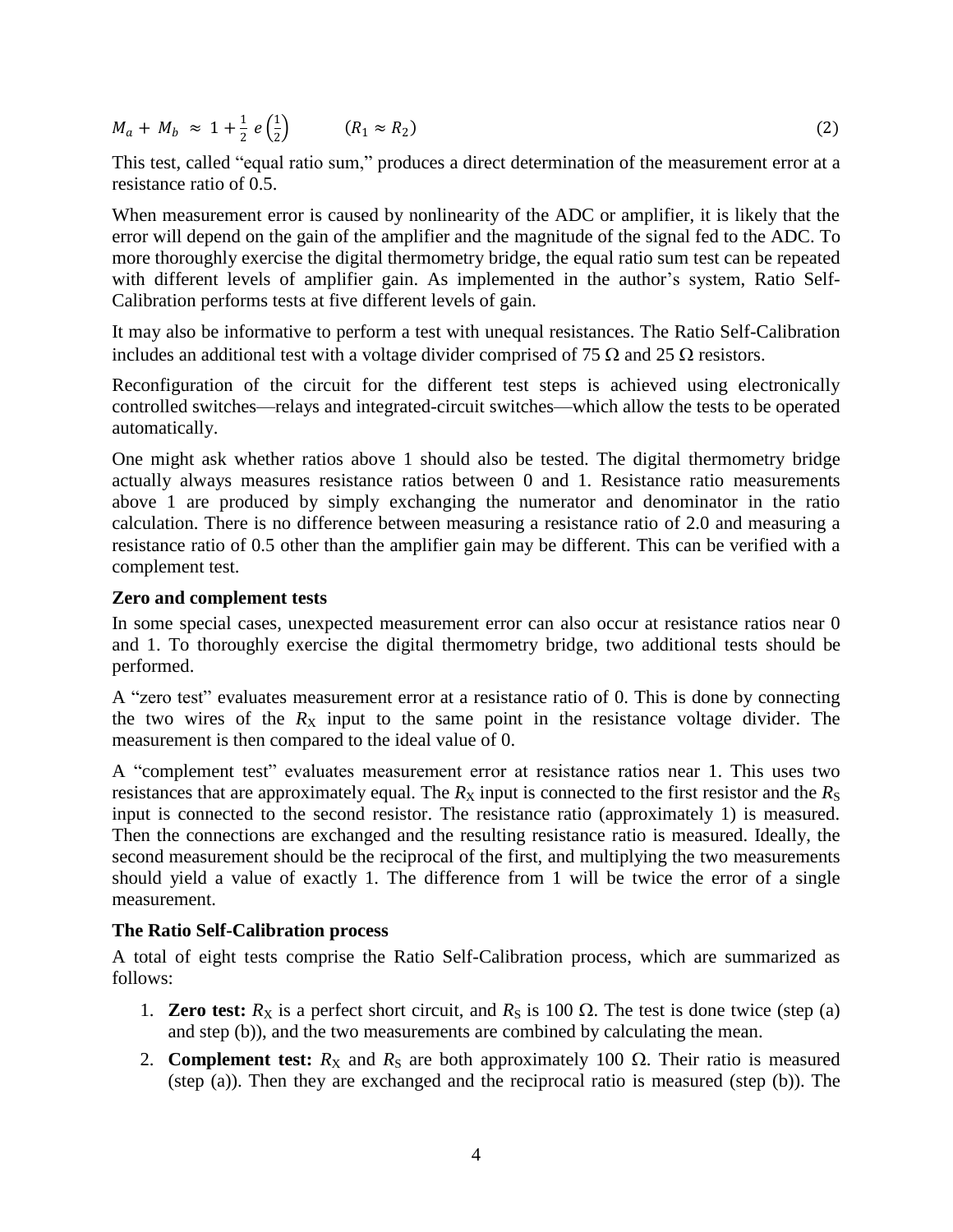measurements are combined by multiplying the two measurements. The error is calculated by subtracting 1 and dividing by two.

- 3. **Equal ratio sum, 100%:** A 100  $\Omega$  / 100  $\Omega$  resistance voltage divider is connected. The gain is set to drive the ADC at 100% of full-scale. In step (a) the  $R_X$  input is connected to the upper resistor and the  $R<sub>S</sub>$  input is connected across the network. In step (b) the  $R<sub>X</sub>$ input is connected to the lower resistor. The measurements are combined by adding the two values. The error is calculated by subtracting 1.
- 4. **Equal ratio sum, 90%:** This is the same as test 3 but with the gain set at 90% of fullscale.
- 5. **Equal ratio sum, 75%:** This is the same as test 3 but with the gain set at 75% of fullscale.
- 6. **Equal ratio sum, 60%:** This is the same as test 3 but with the gain set at 60% of fullscale.
- 7. **Equal ratio sum, 50%:** This is the same as test 3 but with the gain set at 50% of fullscale.
- 8. **Unequal ratio sum:** A 75  $\Omega$  / 25  $\Omega$  resistance voltage divider is connected. (The gain is set to drive the ADC at 100% of full-scale.) In step (a) the  $R_X$  input is connected to the 75  $\Omega$  resistor and the  $R_S$  input is connected across the network. In step (b) the  $R_X$  input is connected to the 25  $\Omega$  resistor. The measurements are combined by adding the two values. The error is calculated by subtracting 1.

The calibration system itself may contain errors due to drift of the test resistors and stray conductance, electrical interference, capacitance, and measurement noise in the electronic circuits. The effects of resistor temperature coefficients are very small because the resistors are maintained at a constant temperature using a heating device and temperature sensor. The effects of stray conductance and electrical interference are also miniscule by design. The effect of circuit capacitance is limited by allowing adequate settling time before the ADCs are sampled. The dominant component of test uncertainty is measurement noise. To reduce the effect of noise, many measurements are collected, and the mean is calculated. Estimated uncertainties for several representative tests are listed in Table 1.

| Component          | Ratio sum,<br>100% gain | Ratio sum,<br>$50\%$ gain | Zero                 | Complement           |
|--------------------|-------------------------|---------------------------|----------------------|----------------------|
|                    |                         |                           |                      |                      |
| resistor drift     | $1 \times 10^{-9}$      | $1 \times 10^{-9}$        | $\Omega$             | $1 \times 10^{-9}$   |
| stray conductance  | $2 \times 10^{-9}$      | $2 \times 10^{-9}$        | $\Omega$             | $2 \times 10^{-9}$   |
| interference       | $2 \times 10^{-9}$      | $2 \times 10^{-9}$        | $2 \times 10^{-9}$   | $2 \times 10^{-9}$   |
| capacitance        | $2 \times 10^{-9}$      | $2 \times 10^{-9}$        | $5 \times 10^{-9}$   | $1 \times 10^{-9}$   |
| measurement noise  | $3.1 \times 10^{-8}$    | $4.2 \times 10^{-8}$      | $1.0 \times 10^{-8}$ | $1.1 \times 10^{-8}$ |
| combined $(k = 2)$ | $6.2 \times 10^{-8}$    | $8.4 \times 10^{-8}$      | $2.3 \times 10^{-8}$ | $2.3 \times 10^{-8}$ |

| <b>Table 1.</b> Ratio Self-Calibration uncertainties |
|------------------------------------------------------|
|------------------------------------------------------|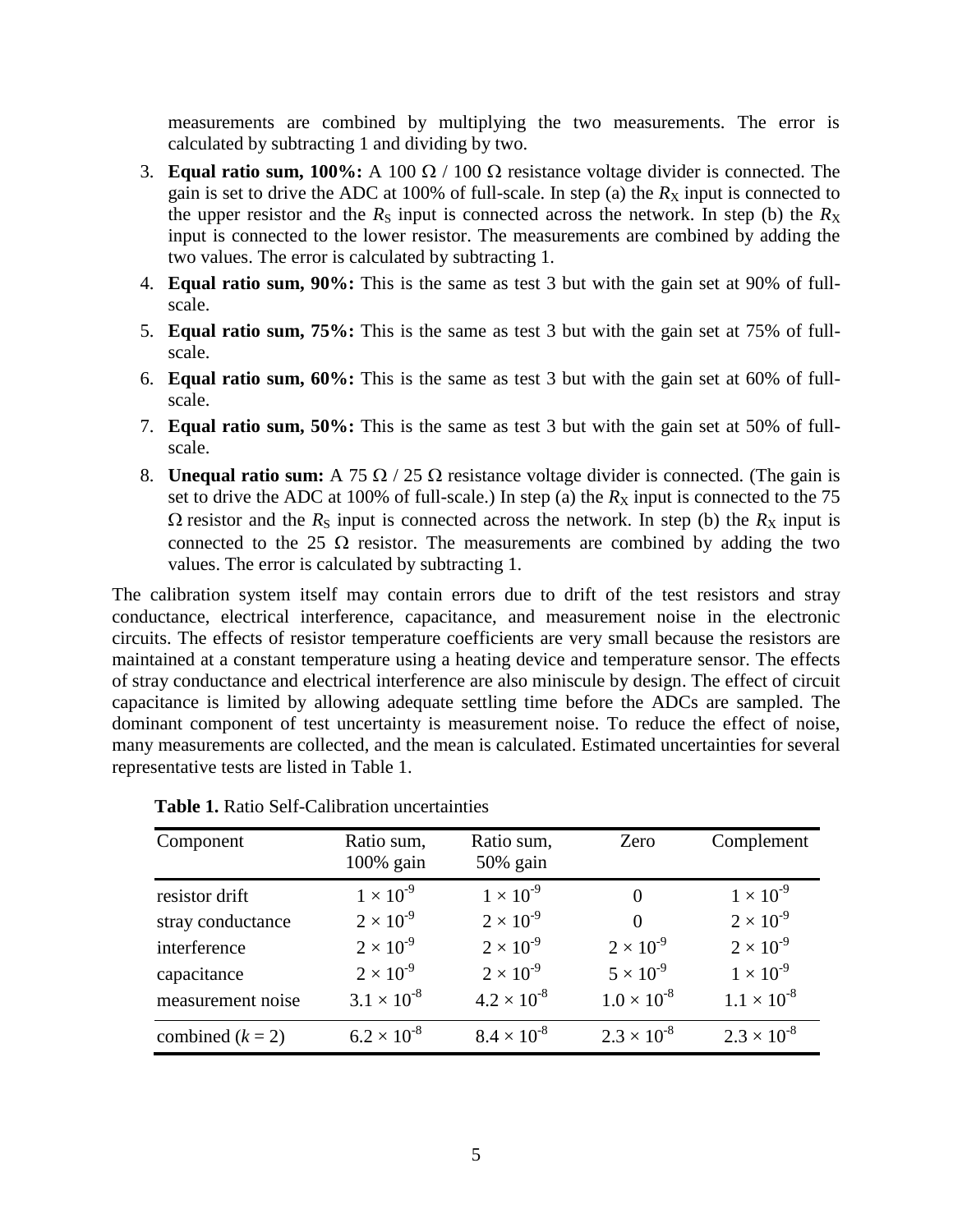### **Comparison of calibration methods**

Calibrations were performed on a typical digital thermometry bridge using both the RBC device and the Ratio Self-Calibration system.

The RBC calibration used Aeonz model RBC400 and a 100  $\Omega$  fixed resistor. The calibration included 35 resistance ratios ranging from 0.3 to 4.0. The time to perform the test was 2 hours and 16 minutes. The results are shown in Figure 3. The graph plots the relative errors (error divided by the resistance ratio, expressed in parts-per-million) versus resistance ratio. The error bars represent estimated expanded uncertainties  $(k = 2)$  of the measurements. The overall standard deviation of the measured errors was 0.044 ppm.



**Figure 3.** Calibration results using the RBC

The same digital thermometry bridge was also tested using the Ratio Self-Calibration method. The measurement time for each test step ranged from 1 to 3 minutes, as necessary to achieve the required uncertainties (Table 1). The total calibration time was 34 minutes. The results are shown in Table 2. Though the tested resistance ratios are different for the two types of calibration, the maximum magnitudes of the errors are similar.

|                          | mean(a)       | mean(b)       | combined      | error<br>$(10^{-6})$ |
|--------------------------|---------------|---------------|---------------|----------------------|
| 1. Zero                  | $-0.00000003$ | $-0.00000003$ | $-0.00000003$ | $-0.03$              |
| 2. Complement            | 0.99984357    | 1.00015645    | 1.00000000    | 0.00                 |
| 3. Equal ratio-sum, 100% | 0.49996091    | 0.50003913    | 1.00000004    | 0.04                 |
| 4. Equal ratio-sum, 90%  | 0.49996094    | 0.50003912    | 1.00000006    | 0.06                 |
| 5. Equal ratio-sum, 75%  | 0.49996088    | 0.50003914    | 1.00000002    | 0.02                 |
| 6. Equal ratio-sum, 60%  | 0.49996091    | 0.50003906    | 0.99999997    | $-0.03$              |
| 7. Equal ratio-sum, 50%  | 0.49996084    | 0.50003907    | 0.99999991    | $-0.09$              |
| 8. Unequal ratio-sum     | 0.75003171    | 0.24996828    | 0.99999999    | $-0.01$              |

**Table 2.** Calibration results using Ratio Self-Calibration

# **Tests with defective bridges**

The author of this paper (and designer of the digital thermometry bridge) submits that any conceivable failure that introduces significant measurement error will produce an observable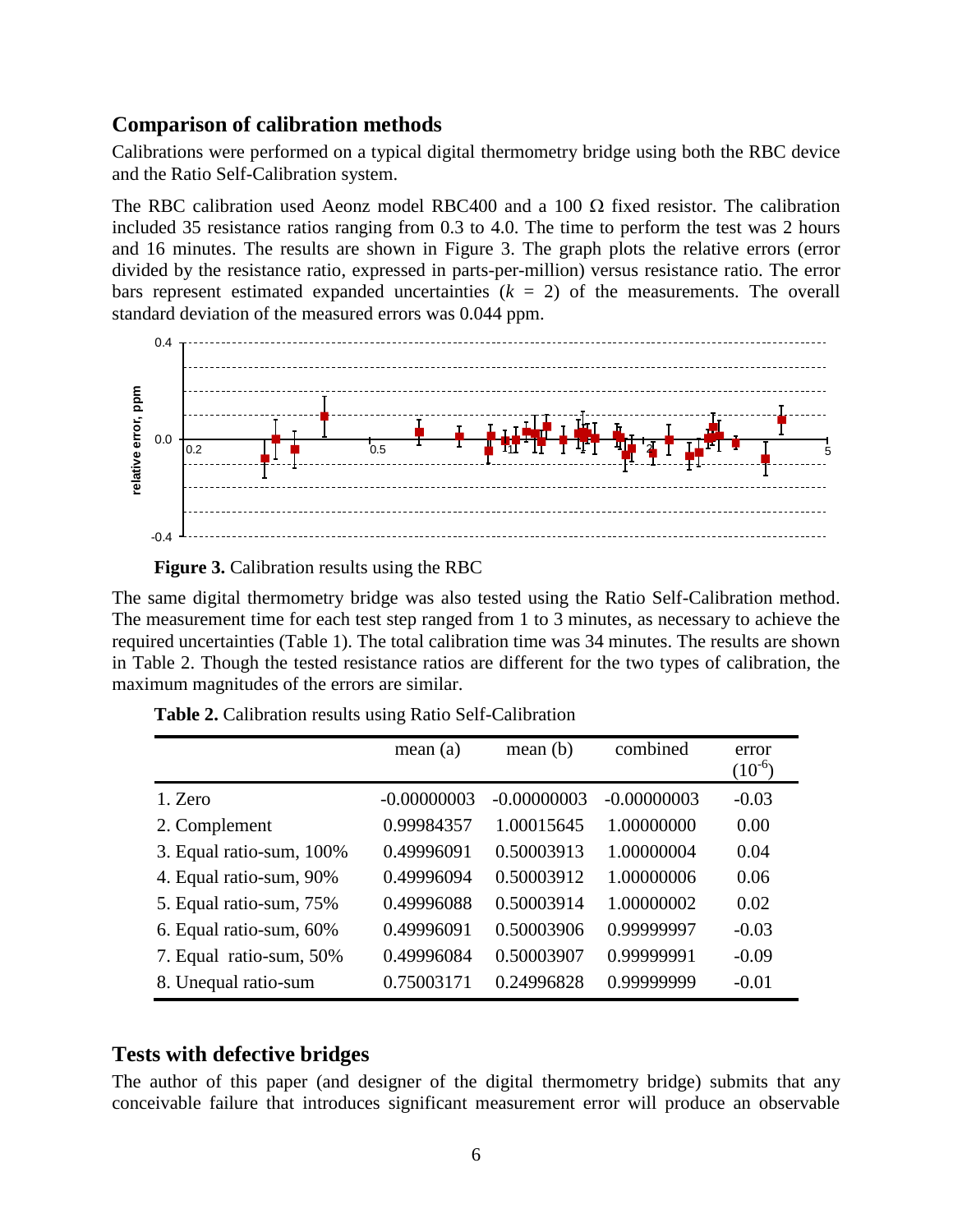error in at least one of the Ratio Self-Calibration tests. To substantiate this claim, several defective thermometry bridges were tested. Defects were intentionally introduced by altering the electronic components and circuits in various ways. The types of problems that were examined include ADC nonlinearity, amplifier nonlinearity, amplifier input conductance, switch leakage conductance, and circuit isolation conductance. Results of the tests are presented in Tables 3 through 6. When compared to the results in Table 2, the defects are obvious. Other tests were also performed, with similar results.

## **Conclusion**

Testing of the Ratio Self-Calibration system indicates that the method is very effective in revealing unexpected resistance ratio measurement errors due to defects in a digital thermometry bridge. The linearity calibration method has several advantages in that it requires no special equipment, operates automatically, and is relatively fast. It facilitates regular and frequent calibration of the thermometry bridge to ensure that accuracy is maintained.

|                          | mean(a)       | mean(b)       | combined      | error<br>$(10^{-6})$ |
|--------------------------|---------------|---------------|---------------|----------------------|
| 1. Zero                  | $-0.00000002$ | $-0.00000003$ | $-0.00000003$ | $-0.03$              |
| 2. Complement            | 0.99983910    | 1.00016094    | 1.00000001    | 0.01                 |
| 3. Equal ratio-sum, 100% | 0.49996138    | 0.50004186    | 1.00000324    | 3.24                 |
| 4. Equal ratio-sum, 90%  | 0.49996158    | 0.50004205    | 1.00000363    | 3.63                 |
| 5. Equal ratio-sum, 75%  | 0.49996193    | 0.50004246    | 1.00000439    | 4.39                 |
| 6. Equal ratio-sum, 60%  | 0.49996246    | 0.50004290    | 1.00000536    | 5.36                 |
| 7. Equal ratio-sum, 50%  | 0.49996306    | 0.50004352    | 1.00000658    | 6.58                 |
| 8. Unequal ratio-sum     | 0.75001819    | 0.24998526    | 1.00000345    | 3.45                 |

**Table 3.** Calibration results from a bridge with amplifier and ADC nonlinearity

**Table 4.** Calibration results from a bridge with amplifier input conductance

|                          | mean(a)       | mean(b)       | combined      | error<br>$(10^{-6})$ |
|--------------------------|---------------|---------------|---------------|----------------------|
| 1. Zero                  | $-0.00000003$ | $-0.00000004$ | $-0.00000004$ | $-0.04$              |
| 2. Complement            | 0.99983905    | 1.00016096    | 0.99999998    | $-0.01$              |
| 3. Equal ratio-sum, 100% | 0.49995895    | 0.50003942    | 0.99999837    | $-1.63$              |
| 4. Equal ratio-sum, 90%  | 0.49995890    | 0.50003937    | 0.99999827    | $-1.73$              |
| 5. Equal ratio-sum, 75%  | 0.49995887    | 0.50003938    | 0.99999825    | $-1.75$              |
| 6. Equal ratio-sum, 60%  | 0.49995896    | 0.50003945    | 0.99999841    | $-1.59$              |
| 7. Equal ratio-sum, 50%  | 0.49995897    | 0.50003942    | 0.99999839    | $-1.61$              |
| 8. Unequal ratio-sum     | 0.75001684    | 0.24998256    | 0.99999940    | $-0.60$              |